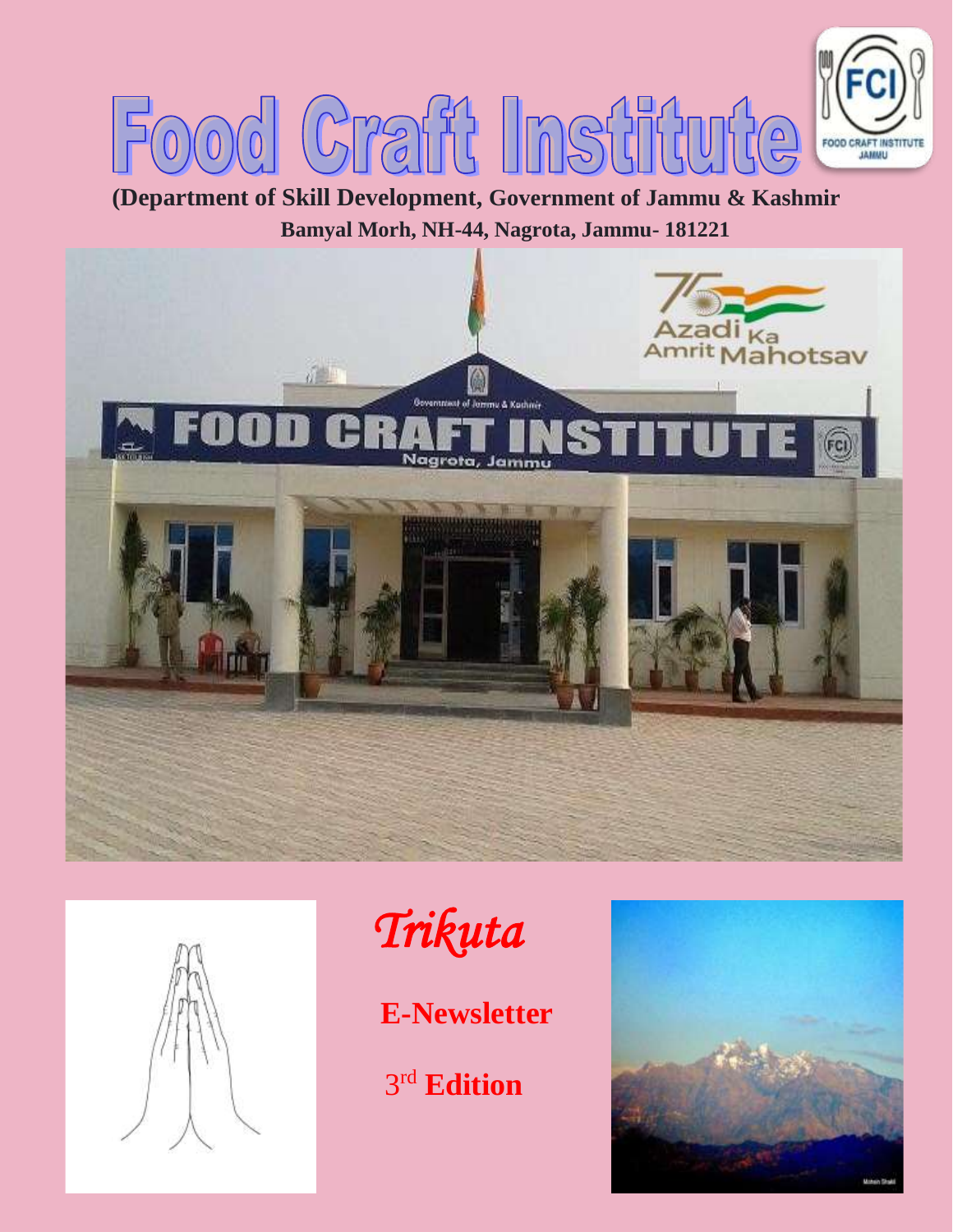

**It gives me immense pride to release edition of the E-Newsletter – Trikuta - Food Craft Institute Jammu stands a symbol of all round excellence in Hospitality Education from last One decade. As a Chairman of the Institute, I feel proud of the commitment of the Faculty and the Staff to the Holistic Development of Young Minds, towards which our efforts remain focused. My best wishes are with the Principal, Faculty, Staff and Students of the Institute.** 



**Dr. Asgar Hassan Samoon IAS, Principal Secretary to Govt. Deptt. Of Skill Development, (Chairman FCI, Jammu) J&K**

**…… Happy Reading**



**Sudershan Kumar, JKAS, Director, Deptt. Of Skill Development, J&K Govt.**

**It is with great Pride, Enthusiasm and Immense Pleasure in releasing of the Edition of monthly E-newsletter –Trikuta.**

**The essential purpose of the magazine is to inform, engage, inspire and entertain a diverse readership –including the Alumni, faculty, staff, students and parents and other friends of institute.**

**I commend the Efforts of the Principal, faculty and wish the institute a bright future.**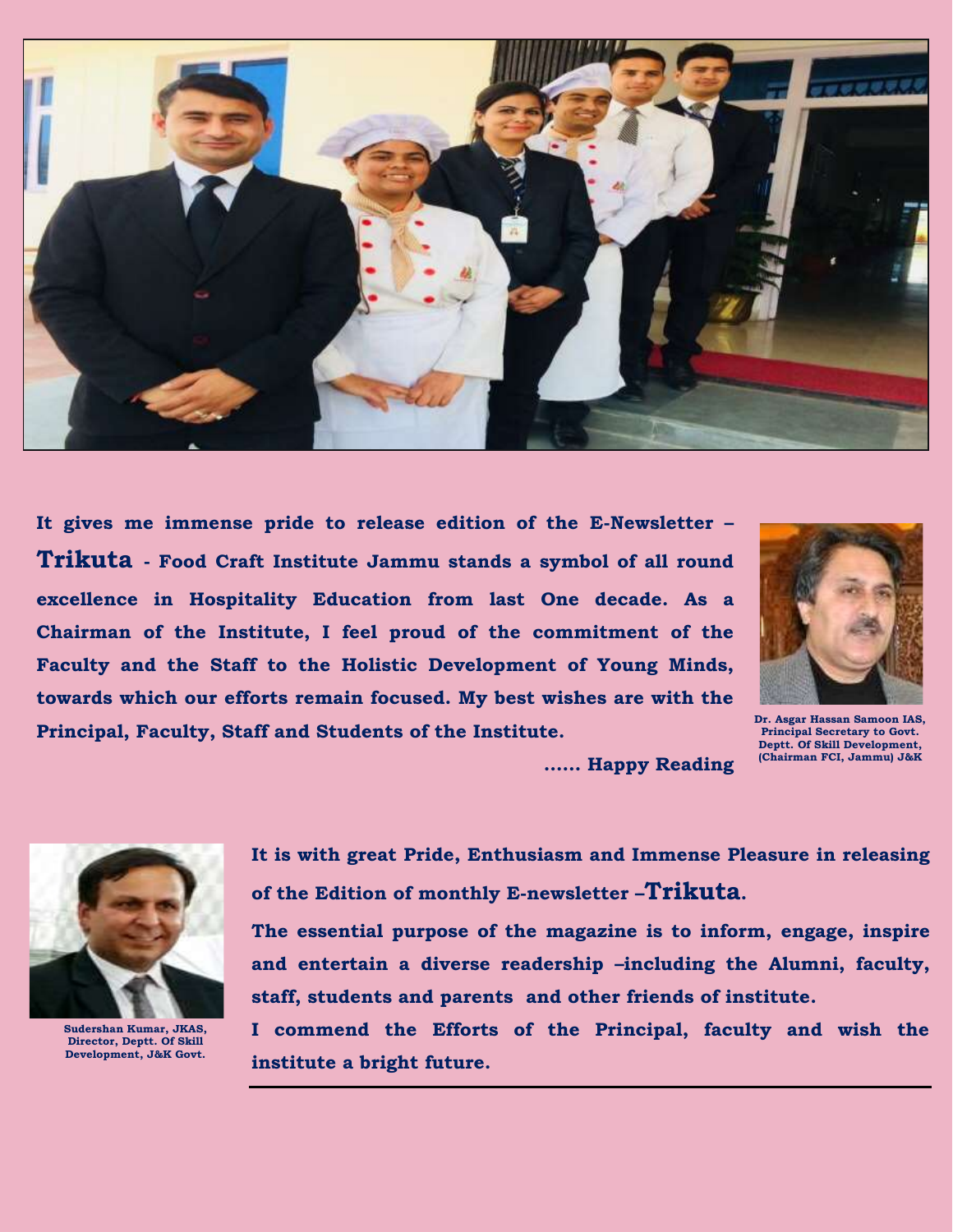# FOOD CRAFT INSTITUTE- HAPPENINGS

#### **RECIPE OF THE MONTH - MAA DA MADRA**

**Cuisine has a prominent role in promotion of Tourism. In order to promote "Authentic Dogra Cuisine", FCI Jammu has started with concept of choosing one local dish as "Recipe of the Month" / Dish of the month. The recipe for the month of February is "Maa da Madra" which is authentic urad dal preparation with Milk and Dry Fruits.**

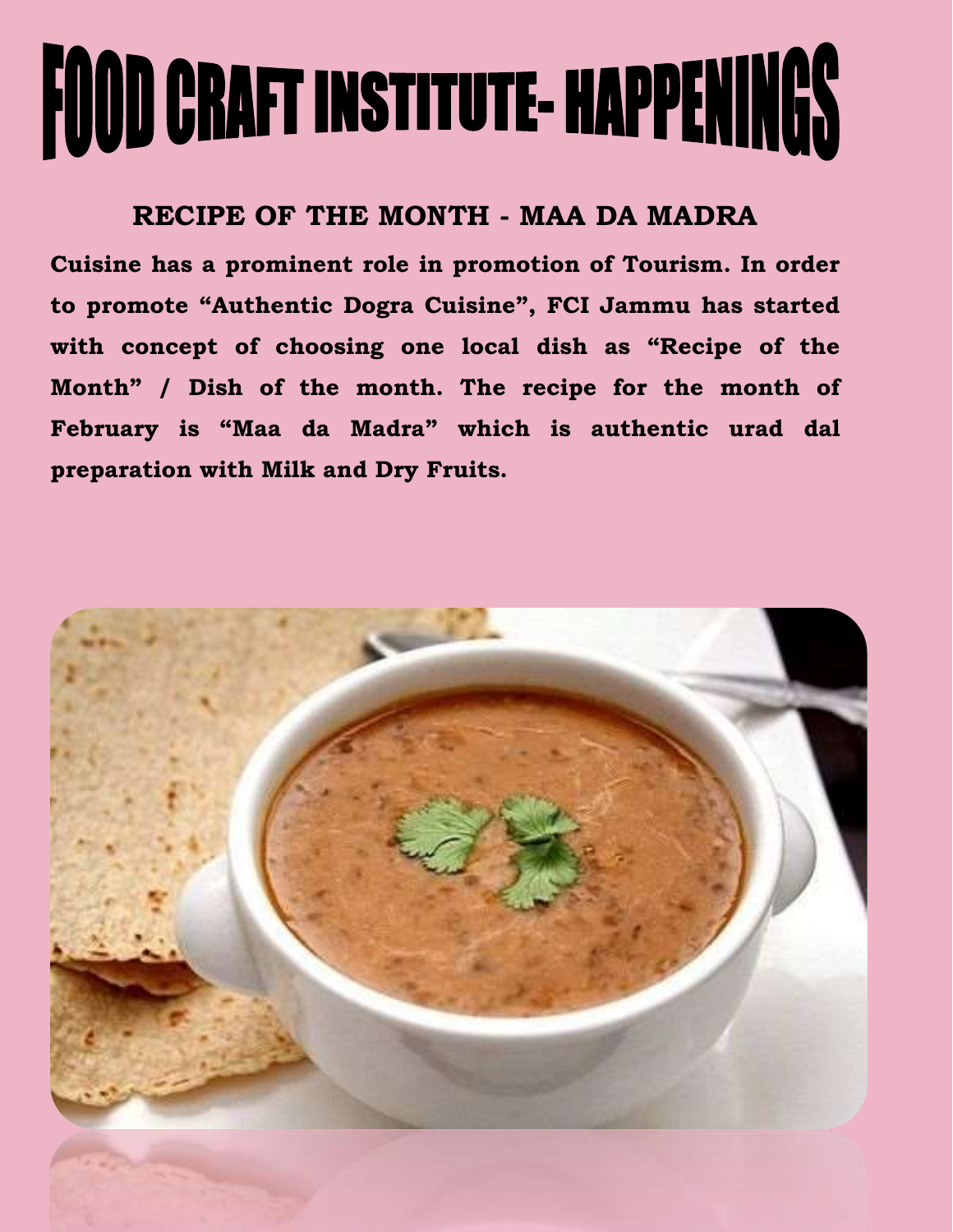## **One Week Skill Based Training Programme at Jammu Tawi Golf Course**

**A fresh batch of 16 students "One week skill certificate programme" in collaboration with Jammu Tawi Golf Course has been completed in order to impart F&B Service Skills to the staff members of Jammu Tawi Golf Course.**

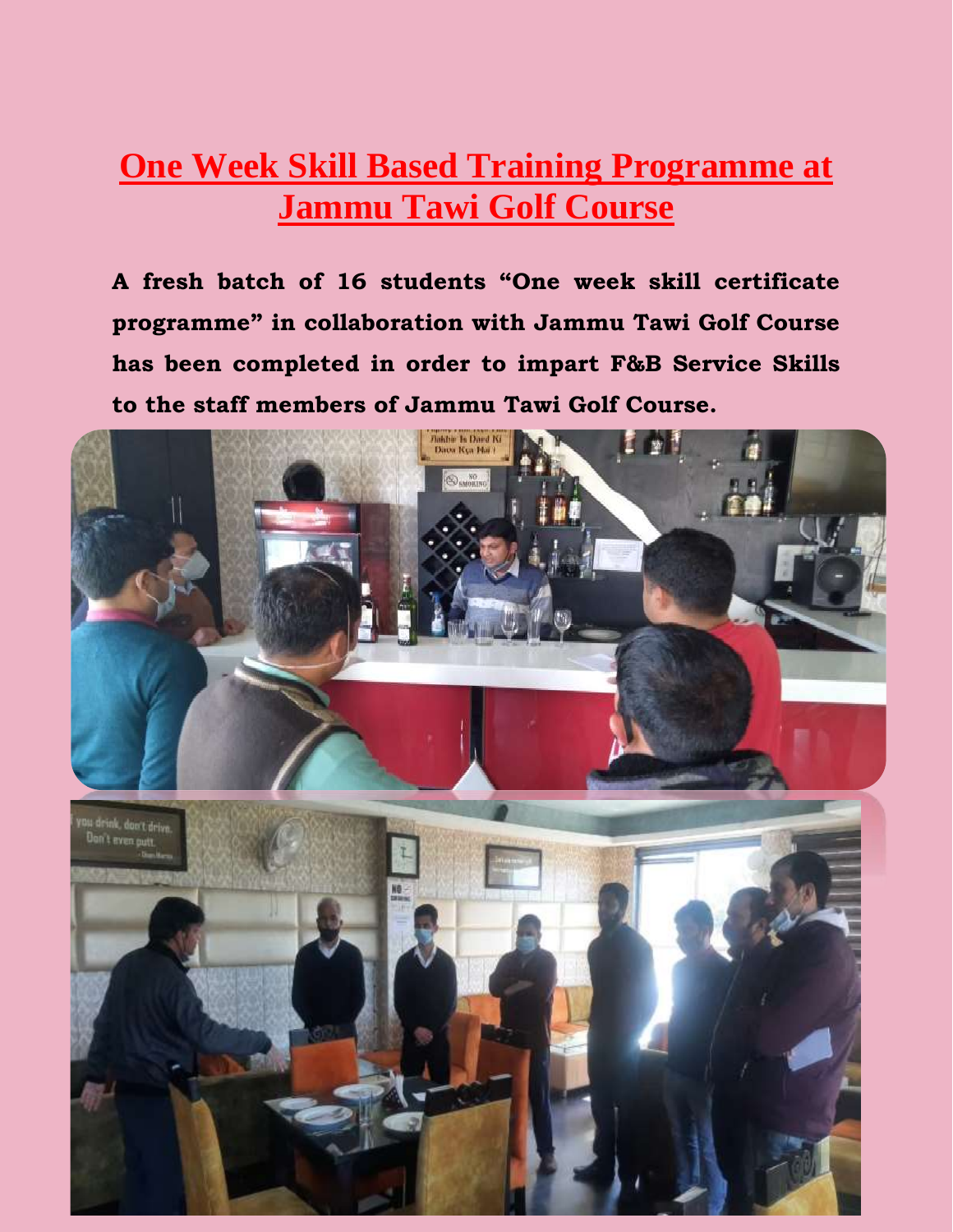## **CBSP Programme (under Hunar Se Rozgar Tak) at Satellite Centre Kupwara**

**A fresh batch of 30 students under CBSP Programme (under Hunar Se Rozgar Tak) in Food & Beverage Service has been started in collaboration with Indian Army at Satellite Centre- Kupwara.**

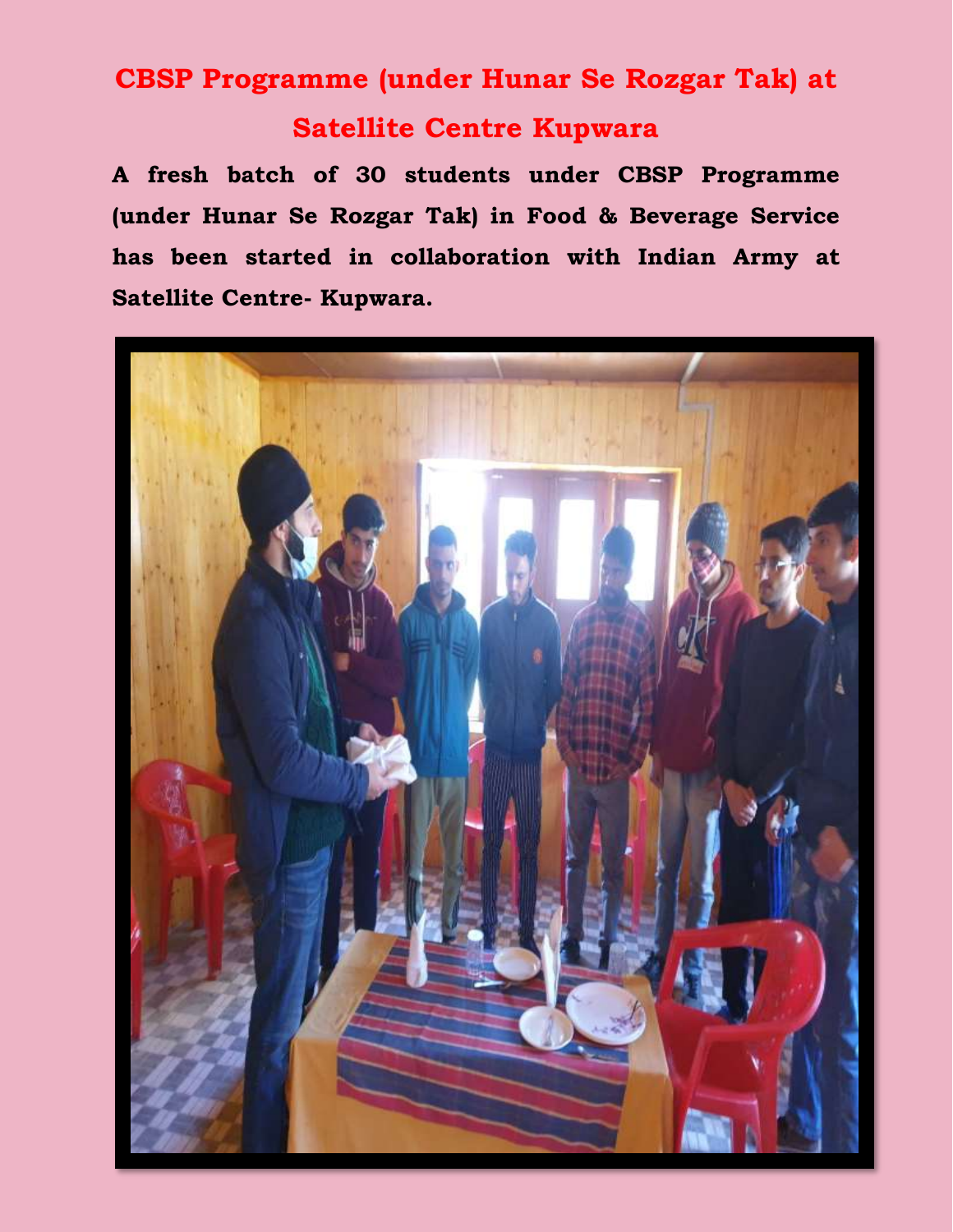# **Workshop on Fruits and Vegetable carving**

**In order to impart new hand on skills in carving, FCI Jammu has organized 10 days workshop on Fruits and Vegetable carving for students of 1½ year diploma course in Food Production. Chef Javaid, has conducted Fruits and Vegetable carving workshop and Food Production theme based practical at FCI Jammu.**

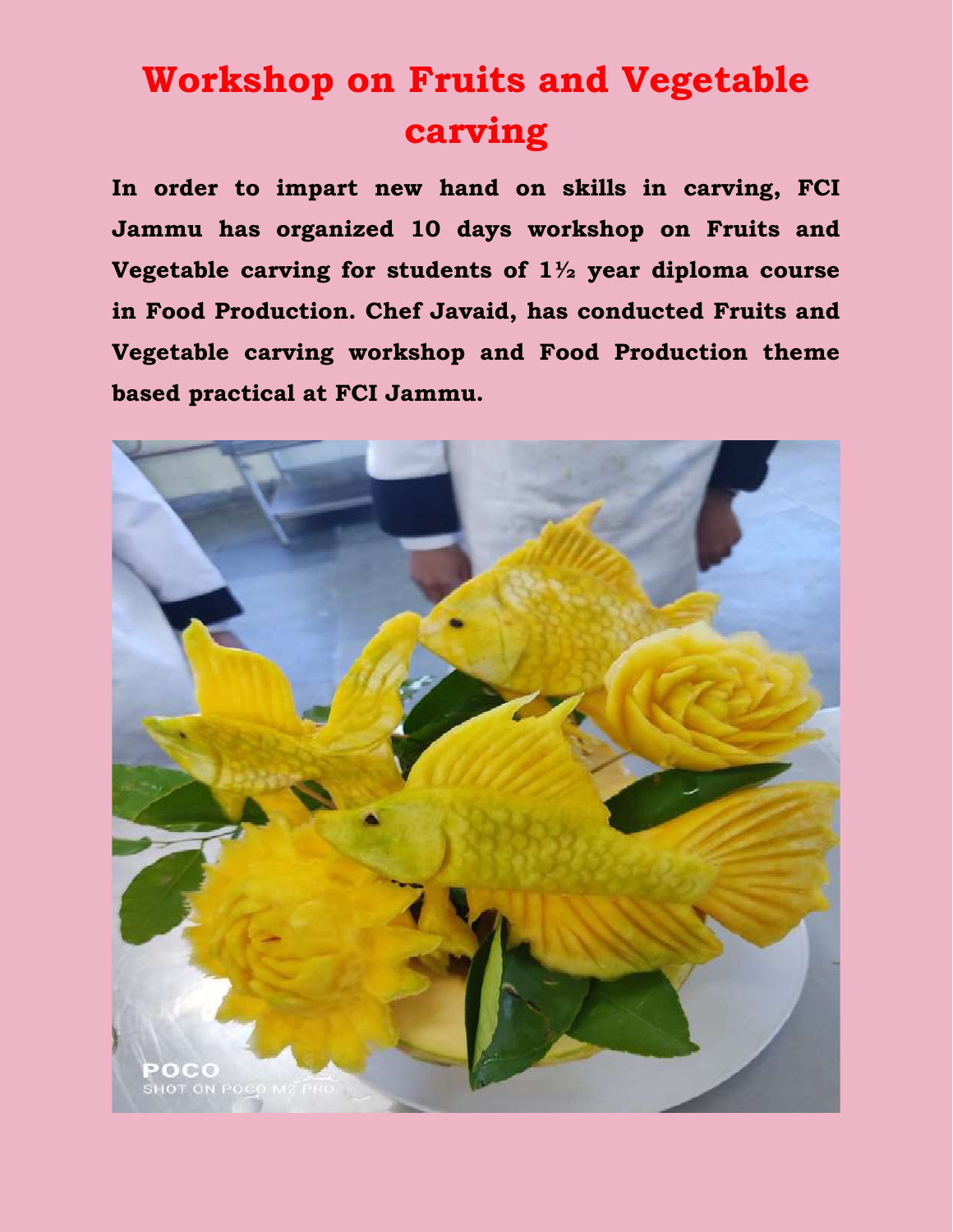

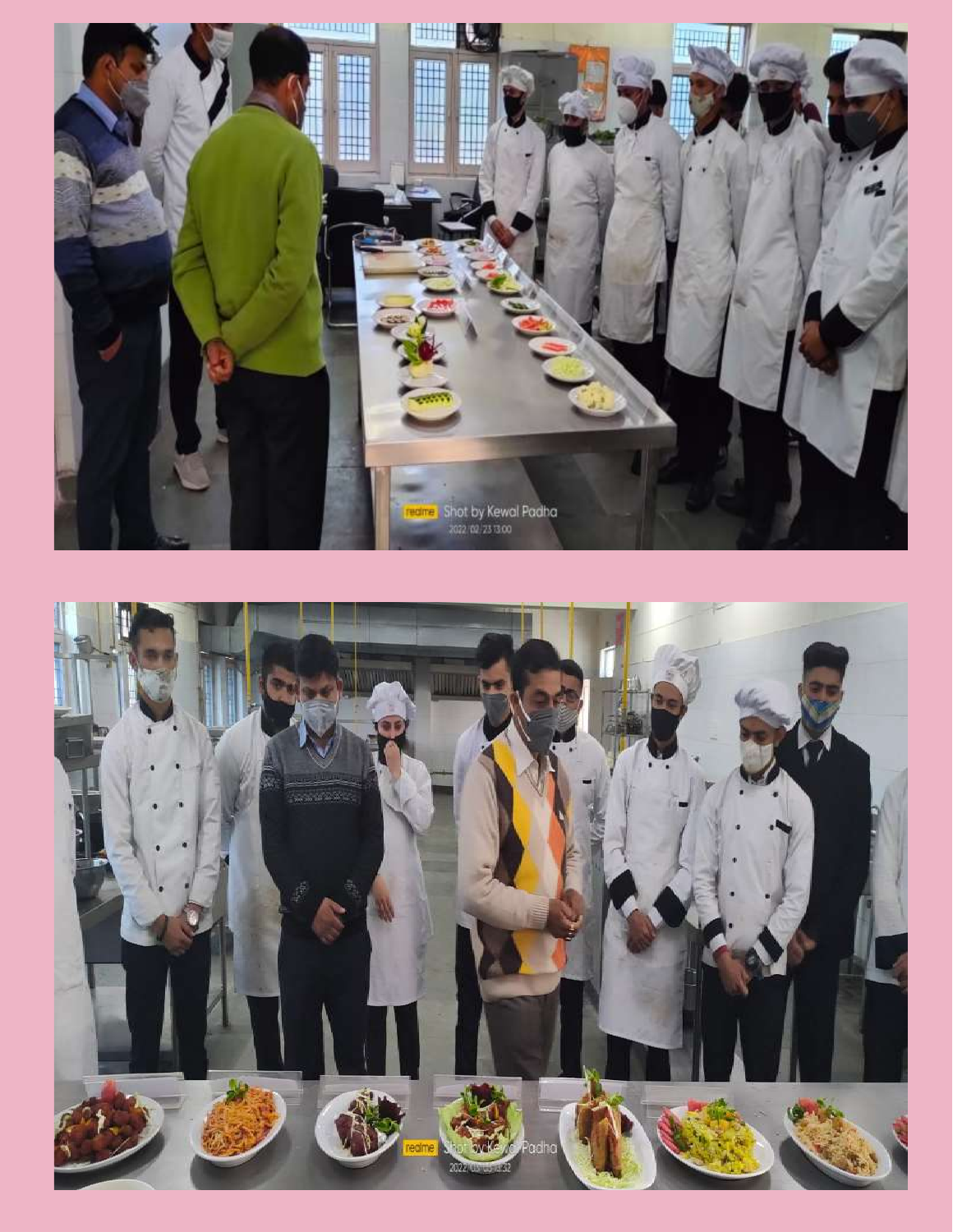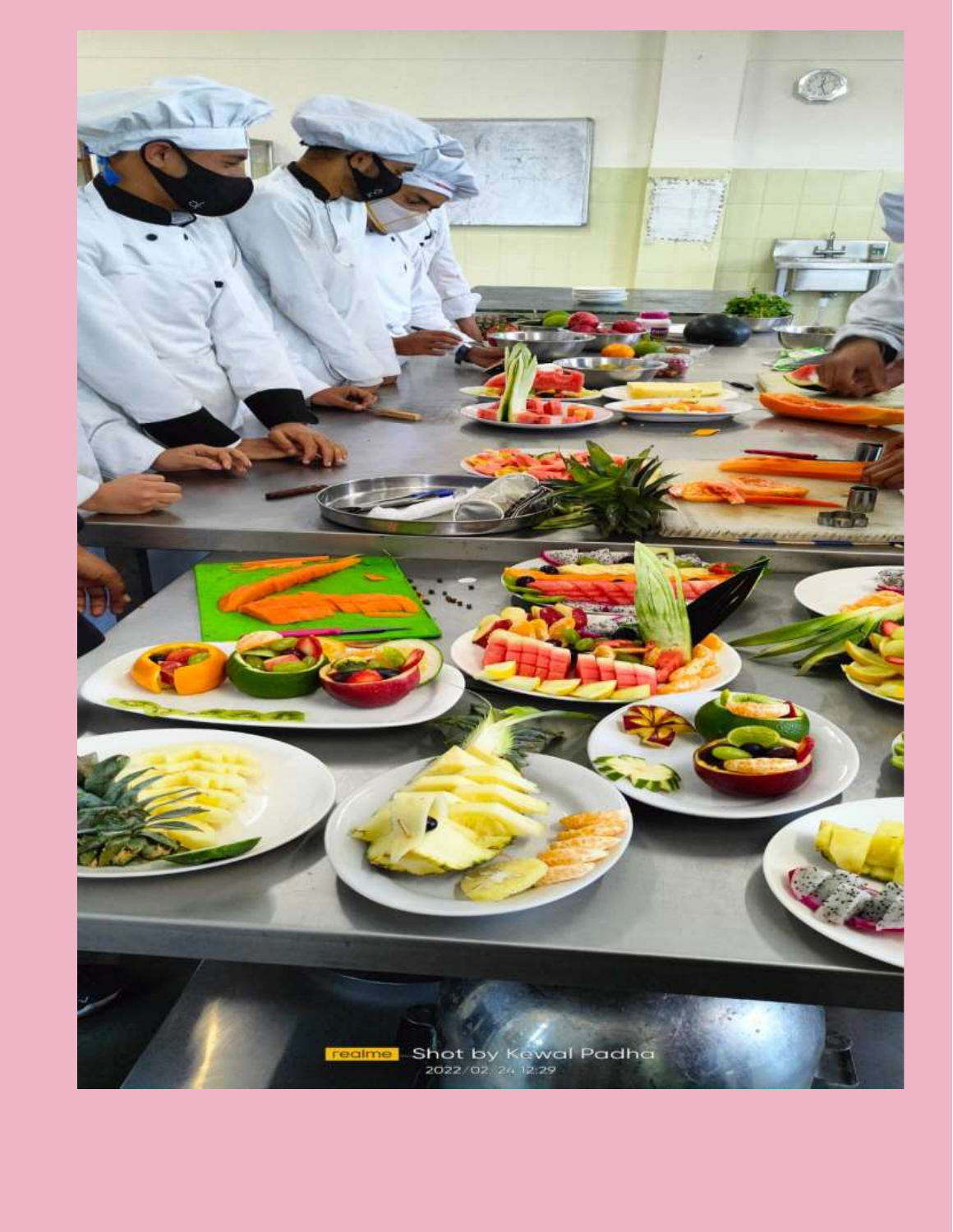#### **Skill Programme in collaboration with Directorate of**

#### **Tourism Jammu at Katra**

**A fresh batch of 16 students were started in Katra w.e.f 21- 02-2022 under Destination Based Programme in collaboration with Directorate of Tourism Jammu for National Skill Orientation programme in F&B Service to provide better employment opportunities to the local youth of Katra in various hotels after the completion of the batch.**

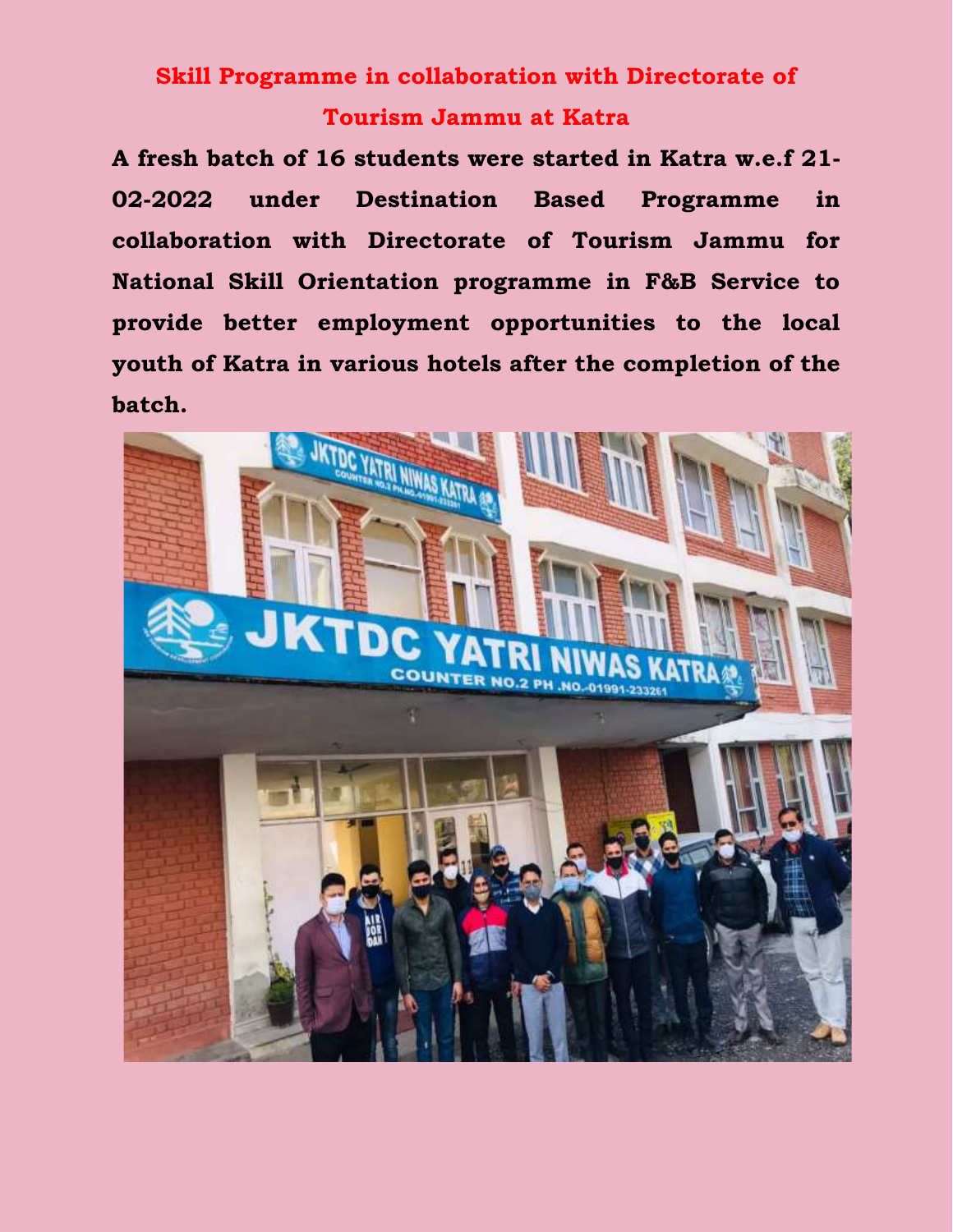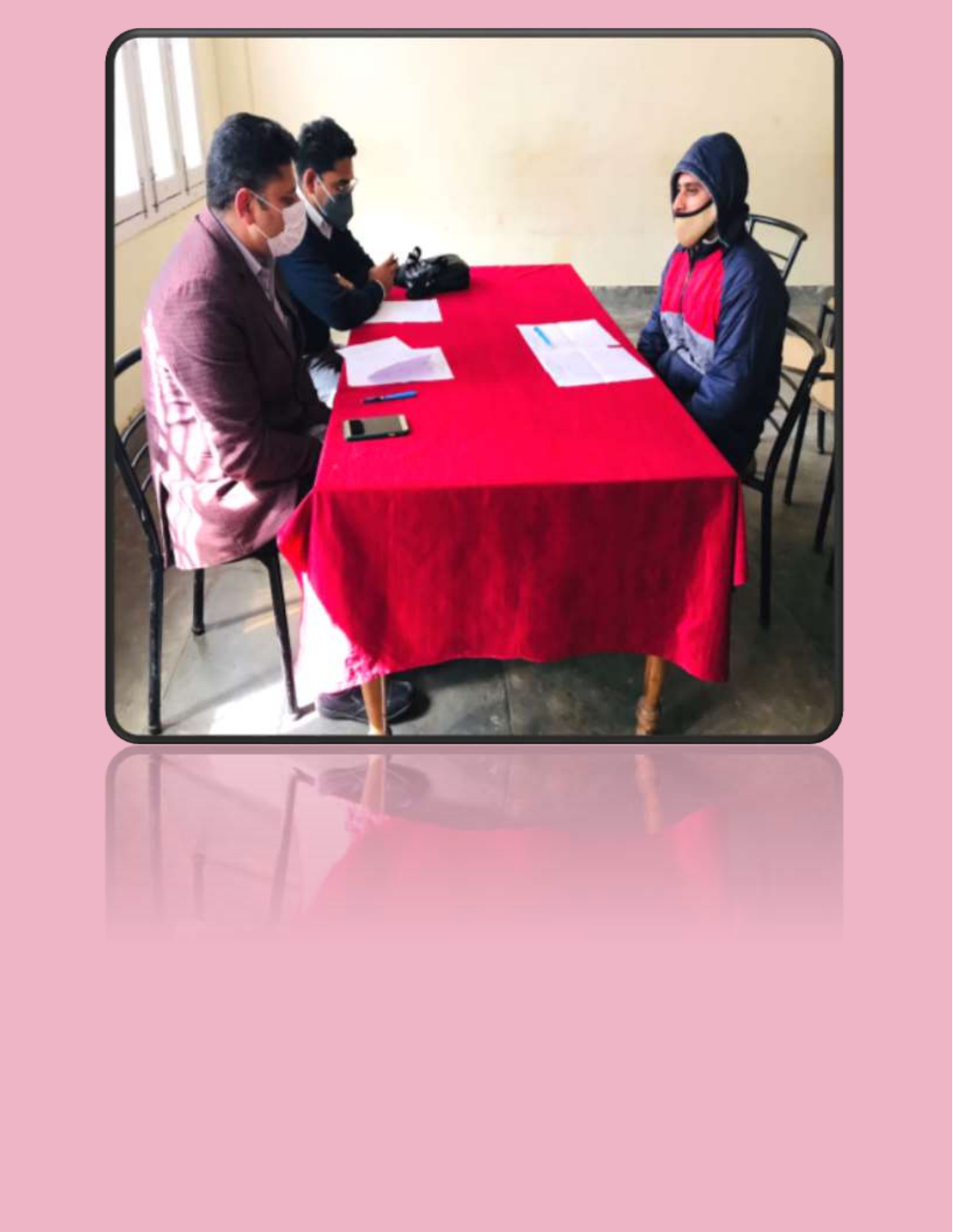### **Skill Programme in collaboration with Directorate of Tourism Jammu at Patnitop**

**A fresh batch of 70 students were started in Patnitop w.e.f 21-02-2022 under Destination Based Programme in collaboration with Directorate of Tourism Jammu under National Skill Orientation programme to provide better employment opportunities to the local youth of Patnitop in various hotels after the completion of the batch.**